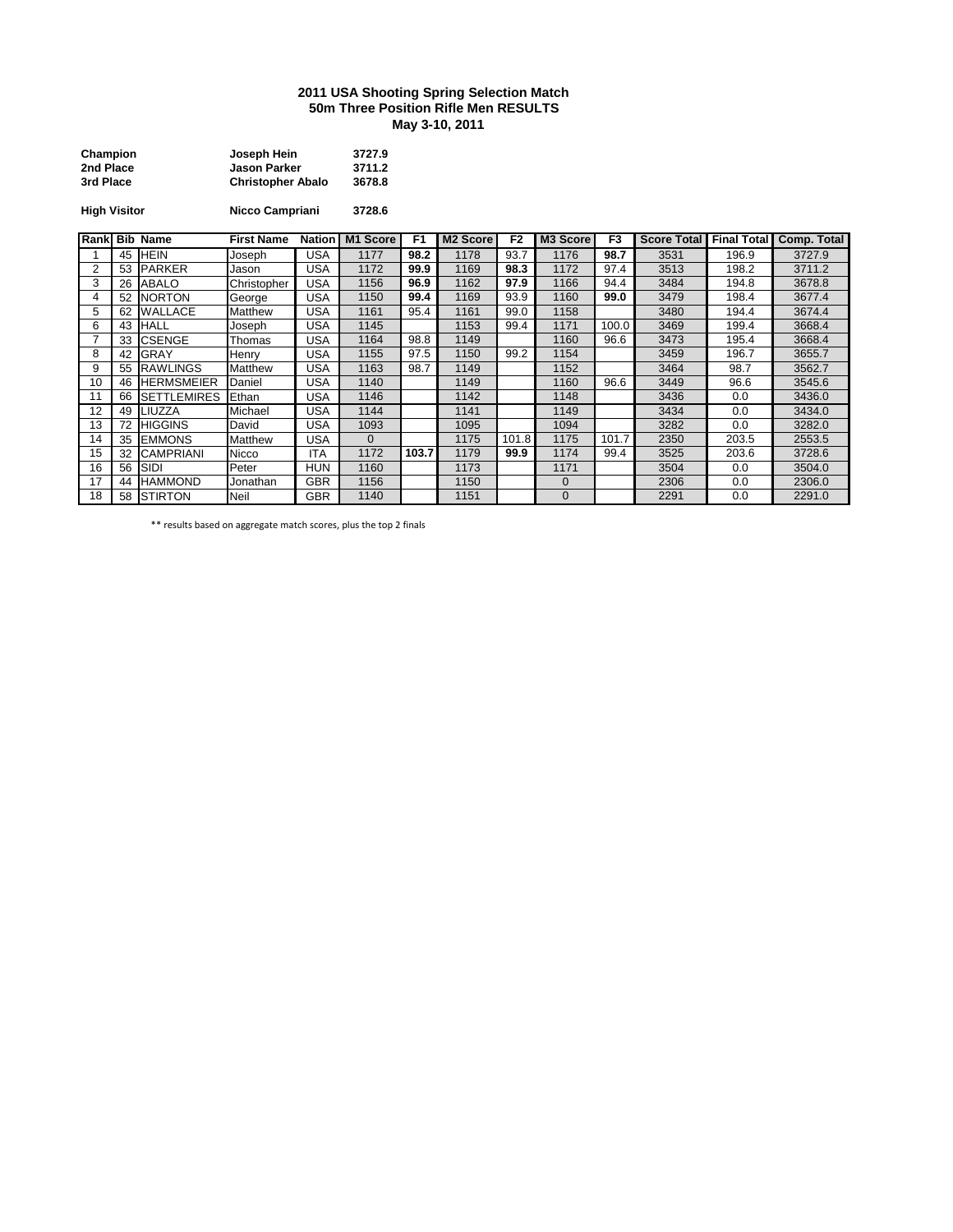# 2011 USA Shooting Spring Selection Match<br>50m Prone Rifle Men RESULTS May 3-10, 2011

| Champion  | <b>Eric Uptagrafft</b> | 2002.5 |
|-----------|------------------------|--------|
| 2nd Place | <b>Michael McPhail</b> | 2001.0 |
| 3rd Place | <b>Matthew Emmons</b>  | 1996.7 |

| Rank |    | <b>Bib Name</b>               | <b>First Name</b> | <b>Nation</b> | M1       | F <sub>1</sub> | M <sub>2</sub> | F2    | M3          | F <sub>3</sub> | <b>Mtotal</b> |       | <b>Ftotal CompTotal</b> |
|------|----|-------------------------------|-------------------|---------------|----------|----------------|----------------|-------|-------------|----------------|---------------|-------|-------------------------|
| 1    | 59 | <b>UPTAGRAFFT</b>             | Eric              | <b>USA</b>    | 597      | 105.6          | 597            | 102.8 | 599         | 103.9          | 1793          | 209.5 | 2002.5                  |
| 2    | 51 | <b>IMCPHAIL</b>               | Michael           | <b>USA</b>    | 597      | 103.8          | 599            | 103.7 | 597         | 104.2          | 1793          | 208.0 | 2001.0                  |
| 3    | 35 | <b>EMMONS</b>                 | Matthew           | <b>USA</b>    | 594      | 101.4          | 595            | 106.2 | 599         | 102.5          | 1788          | 208.7 | 1996.7                  |
| 4    | 45 | <b>HEIN</b>                   | Joseph            | <b>USA</b>    | 596      | 103.4          | 596            | 105.2 | 595         | 103.1          | 1787          | 208.6 | 1995.6                  |
| 5    | 52 | <b>NORTON</b>                 | George            | <b>USA</b>    | 593      | 103.4          | 596            | 103.1 | 597         | 102.7          | 1786          | 206.5 | 1992.5                  |
| 6    | 43 | <b>HALL</b>                   | Joseph            | <b>USA</b>    | 593      | 104.3          | 592            | 103.7 | 598         | 102.6          | 1783          | 208.0 | 1991.0                  |
| 7    | 53 | PARKER                        | Jason             | <b>USA</b>    | 596      | 104.6          | 596            | 102.6 | 587         |                | 1779          | 207.2 | 1986.2                  |
| 8    | 62 | <b>WALLACE</b>                | Matthew           | <b>USA</b>    | 595      | 102.2          | 595            | 102.3 | 590         |                | 1780          | 204.5 | 1984.5                  |
| 9    | 66 | <b>SETTLEMIRES</b>            | Ethan             | <b>USA</b>    | 587      |                | 591            |       | 596         | 101.9          | 1774          | 101.9 | 1875.9                  |
| 10   | 26 | <b>I</b> ABALO                | Christopher       | <b>USA</b>    | 591      |                | 589            |       | 593         | 101.8          | 1773          | 101.8 | 1874.8                  |
| 11   | 58 | <b>ISTIRTON</b>               | Neil              | <b>GBR</b>    | 595      |                | 591            |       | 592         |                | 1778          |       | 1778.0                  |
| 12   | 33 | <b>ICSENGE</b>                | Thomas            | <b>USA</b>    | 591      |                | 592            |       | 589         |                | 1772          |       | 1772.0                  |
| 13   | 47 | <b>BARNHART</b>               | Shane             | <b>USA</b>    | 590      |                | 590            |       | 591         |                | 1771          |       | 1771.0                  |
| 14   | 41 | IGOFF                         | <b>Steve</b>      | <b>USA</b>    | 589      |                | 591            |       | 590         |                | 1770          |       | 1770.0                  |
| 15   | 42 | <b>GRAY</b>                   | Henry             | <b>USA</b>    | 588      |                | 586            |       | 591         |                | 1765          |       | 1765.0                  |
| 16   | 54 | <b>IPAYNE</b>                 | Wynn              | CAN           | 586      |                | 591            |       | 586         |                | 1763          |       | 1763.0                  |
| 17   | 61 | <b>I</b> VAMPLEW              | Pat               | CAN           | 589      |                | 588            |       | 586         |                | 1763          |       | 1763.0                  |
| 18   | 46 | <b>HERMSMEIER</b>             | Daniel            | <b>USA</b>    | 582      |                | 590            |       | 588         |                | 1760          |       | 1760.0                  |
| 19   | 55 | <b>IRAWLINGS</b>              | Matthew           | <b>USA</b>    | 587      |                | 588            |       | 585         |                | 1760          |       | 1760.0                  |
| 20   | 50 | <b>ILOFTIN</b>                | Glynn             | CAN           | 587      |                | 584            |       | 584         |                | 1755          |       | 1755.0                  |
| 21   | 71 | GOULD                         | Mark              | <b>USA</b>    | 590      |                | 585            |       | 580         |                | 1755          |       | 1755.0                  |
| 22   | 34 | <b>DION</b>                   | Michael           | CAN           | 583      |                | 583            |       | 587         |                | 1753          |       | 1753.0                  |
| 23   | 48 | LAI                           | David             | CAN           | 586      |                | 584            |       | 583         |                | 1753          |       | 1753.0                  |
| 24   | 60 | <b>VALENTAVICIUS Gintaras</b> |                   | <b>USA</b>    | 584      |                | 586            |       | 583         |                | 1753          |       | 1753.0                  |
| 25   | 72 | <b>HIGGINS</b>                | David             | <b>USA</b>    | 582      |                | 581            |       | 587         |                | 1750          |       | 1750.0                  |
| 26   | 40 | <b>GLENN</b>                  | Terry             | <b>USA</b>    | 582      |                | 579            |       | 587         |                | 1748          |       | 1748.0                  |
| 27   | 64 | WONG-SHUI                     | H. Michael        | CAN           | 579      |                | 578            |       | 582         |                | 1739          |       | 1739.0                  |
| 28   | 56 | <b>SIDI</b>                   | Peter             | <b>HUN</b>    | $\Omega$ |                | 592            |       | 595         |                | 1187          |       | 1187.0                  |
| 29   | 44 | <b>HAMMOND</b>                | Jonathan          | <b>GBR</b>    | 596      |                | 590            |       | $\mathbf 0$ |                | 1186          |       | 1186.0                  |

\*\*\* Results based on aggregate 3 day match score and top 2 finals.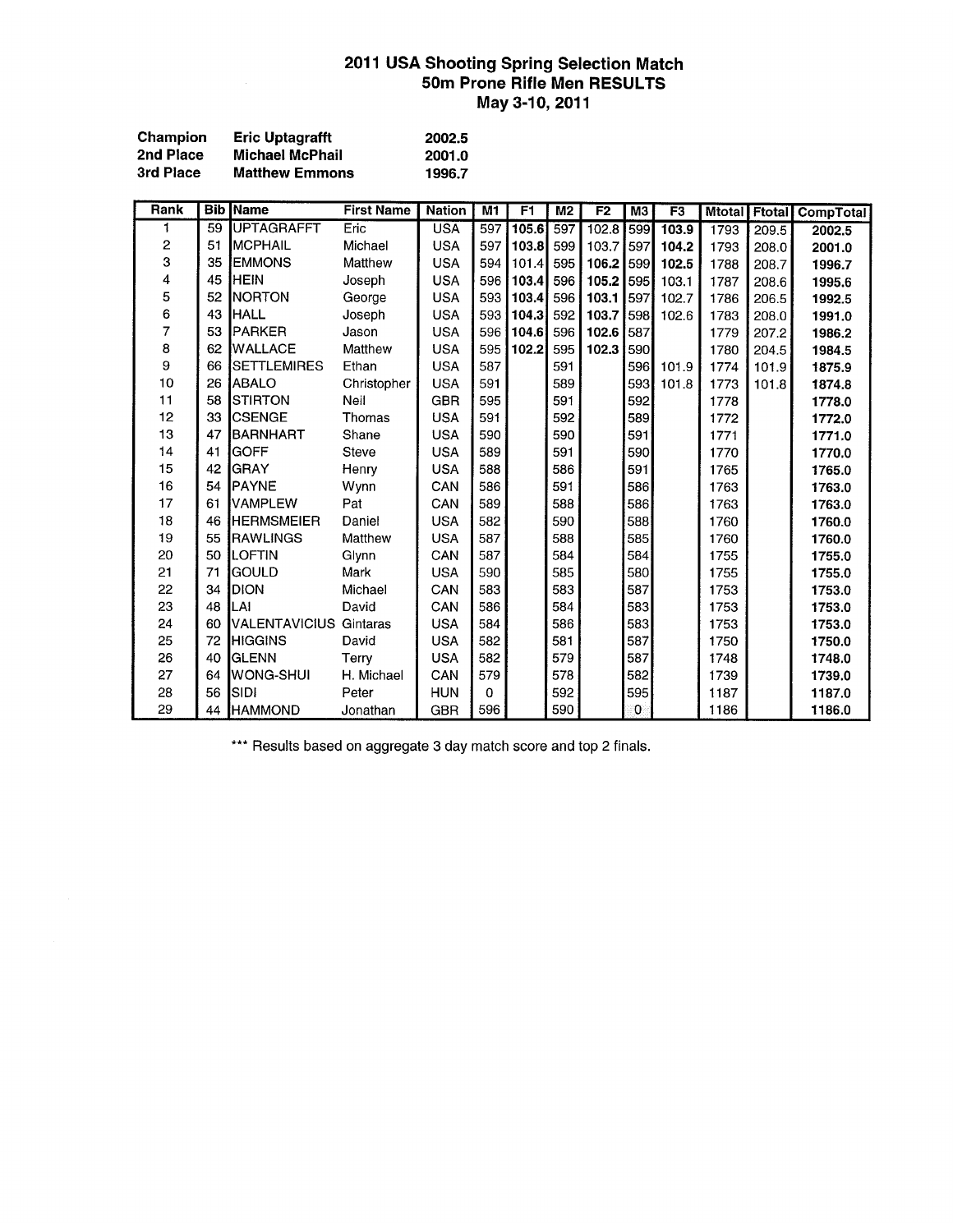## 2011 USA Shooting Spring Selection Match 50m Three Position Rifle Women RESULTS May 3-10, 2011

| Champion  | <b>Amanda Furrer</b> | 1944.8 |
|-----------|----------------------|--------|
| 2nd Place | <b>Sarah Beard</b>   | 1943.4 |
| 3rd Place | <b>Jamie Beyerle</b> | 1940.8 |

| Rank           |    | <b>Bib Name</b> | <b>First Name</b> | <b>Nation</b> | M1  | F1   | M <sub>2</sub> | F <sub>2</sub> | MЗ  | F3   | <b>Mtotal</b> | <b>Ftotal</b> | <b>CompTotal</b> |
|----------------|----|-----------------|-------------------|---------------|-----|------|----------------|----------------|-----|------|---------------|---------------|------------------|
|                | 39 | <b>FURRER</b>   | Amanda            | <b>USA</b>    | 582 | 101  | 584            | 98.5           | 578 | 100  | 1744          | 200.8         | 1944.8           |
| $\overline{2}$ | 74 | <b>IBEARD</b>   | Sarah             | <b>USA</b>    | 586 | 97.6 | 582            | 95.5           | 577 | 101  | 1745          | 198.4         | 1943.4           |
| 3              | 70 | <b>IBEYERLE</b> | Jamie             | <b>USA</b>    | 582 | 101  | 580            | 99.1           | 579 | 98.3 | 1741          | 199.8         | 1940.8           |
| 4              | 37 | <b>IFONG</b>    | Sandra            | <b>USA</b>    | 583 | 95.9 | 579            | 97.7           | 584 | 97   | 1746          | 194.7         | 1940.7           |
| 5              | 31 | <b>BRIGHT</b>   | Rhonda            | <b>USA</b>    | 582 | 96.4 | 584            | 95.1           | 578 | 97.6 | 1744          | 194.0         | 1938.0           |
| 6              | 57 | <b>SOWASH</b>   | Amy               | <b>USA</b>    | 578 | 97.9 | 576            | 99             | 578 | 99   | 1732          | 198.0         | 1930.0           |
| 7              | 36 | <b>FONG</b>     | Abigail           | <b>USA</b>    | 581 | 96.6 | 567            |                | 581 | 95.6 | 1729          | 192.2         | 1921.2           |
| 8              | 63 | <b>I</b> WEISS  | Kirsten           | <b>USA</b>    | 576 | 95.3 | 573            |                | 576 | 94.8 | 1725          | 190.1         | 1915.1           |
| 9              | 73 | <b>IAUDET</b>   | Kelly             | <b>USA</b>    | 569 |      | 575            | 92.8           | 572 |      | 1716          | 92.8          | 1808.8           |
| 10             | 38 | <b>IFRAZER</b>  | <b>Kristin</b>    | <b>USA</b>    | 564 |      | 579 <b>J</b>   | 89.1           | 568 |      | 1711          | 89.1          | 1800.1           |
| 11             | 65 | <b>EMMONS</b>   | Katie             | <b>CZE</b>    | 570 |      | 574            |                | 563 |      | 1707          |               | 1707             |

 $\mathcal{L}_{\mathcal{A}}$ 

\*\*\* Results based on aggregate 3 day match score and top 2 finals.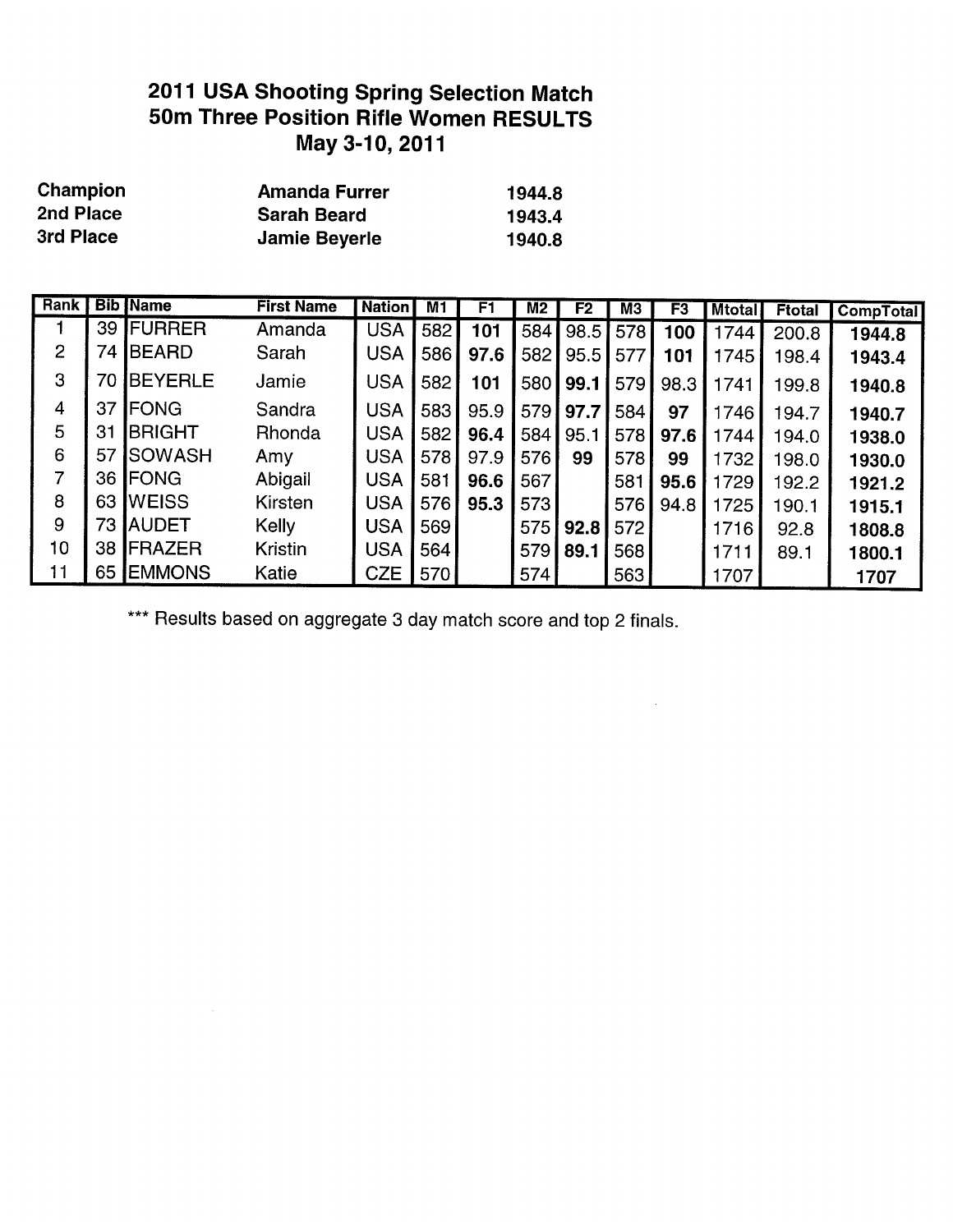#### **2011 .22 PISTOL SPRING SELECTION RAPID FIRE PISTOL MARCH 4-6, 2011 COLORADO SPRINGS, CO**

|           |                        | <b>AGG</b>   | TOP <sub>2</sub> |              |
|-----------|------------------------|--------------|------------------|--------------|
|           |                        | <b>MATCH</b> | <b>FINALS</b>    | <b>TOTAL</b> |
| Champion  | <b>Keith Sanderson</b> | 1727         | 60               | 1787         |
| 2nd Place | <b>Brad Balsley</b>    | 1716         | 59               | 1775         |
| 3rd Place | <b>Emil Milev</b>      | 1723         | 48               | 1771         |

| <b>Position</b> | <b>LAST</b>    | <b>FIRST</b> | <b>M1</b> | M1<br>10x | M <sub>1</sub><br>Final | $M1 +$<br><b>Final</b> | M <sub>2</sub> | M <sub>2</sub><br>10x | M <sub>2</sub><br>Final | $M2 +$<br><b>Final</b> | М3  | M3 10x | M <sub>3</sub><br>Final | $M3 +$<br>Final | <b>AGG</b><br><b>MATCH</b> | TOP <sub>2</sub><br><b>FINALS</b> | <b>TOTAL</b> |
|-----------------|----------------|--------------|-----------|-----------|-------------------------|------------------------|----------------|-----------------------|-------------------------|------------------------|-----|--------|-------------------------|-----------------|----------------------------|-----------------------------------|--------------|
|                 | Sanderson      | Keith        | 572       | 16        | 24                      | 596                    | 579            | 20                    | 29                      | 608                    | 576 | 29     | 31                      | 607             | 1727                       | 60                                | 1787         |
|                 | <b>Balsley</b> | <b>Brad</b>  | 574       | -1        | 27                      | 601                    | 568            | $12 \overline{ }$     | 32                      | 600                    | 574 | 15     | 17                      | 591             | 1716                       | 59                                | 1775         |
|                 | Milev          | Emil         | 570       | 13        | 16                      | 586                    | 574            | 14                    |                         | 591                    | 579 | 28     | 31                      | 610             | 1723                       | 48                                | 1771         |
|                 | Ragay          | Sean         | 566       | 10        | 17                      | 583                    | 567            | 8                     | 16                      | 583                    | 572 | 11     | 22                      | 594             | 1705                       | 39                                | 1744         |
|                 | <b>Berglee</b> | Seth         | 551       | 10        |                         | 558                    | 538            |                       |                         | 546                    | 558 | 12     |                         | 563             | 1647                       | 15                                | 1662         |
| 6               | Pikman         | Anatoly      | 526       | っ         | 6                       | 532                    | 519            | 6                     |                         | 528                    | 549 | 10     | 10                      | 559             | 1594                       | 19                                | 1613         |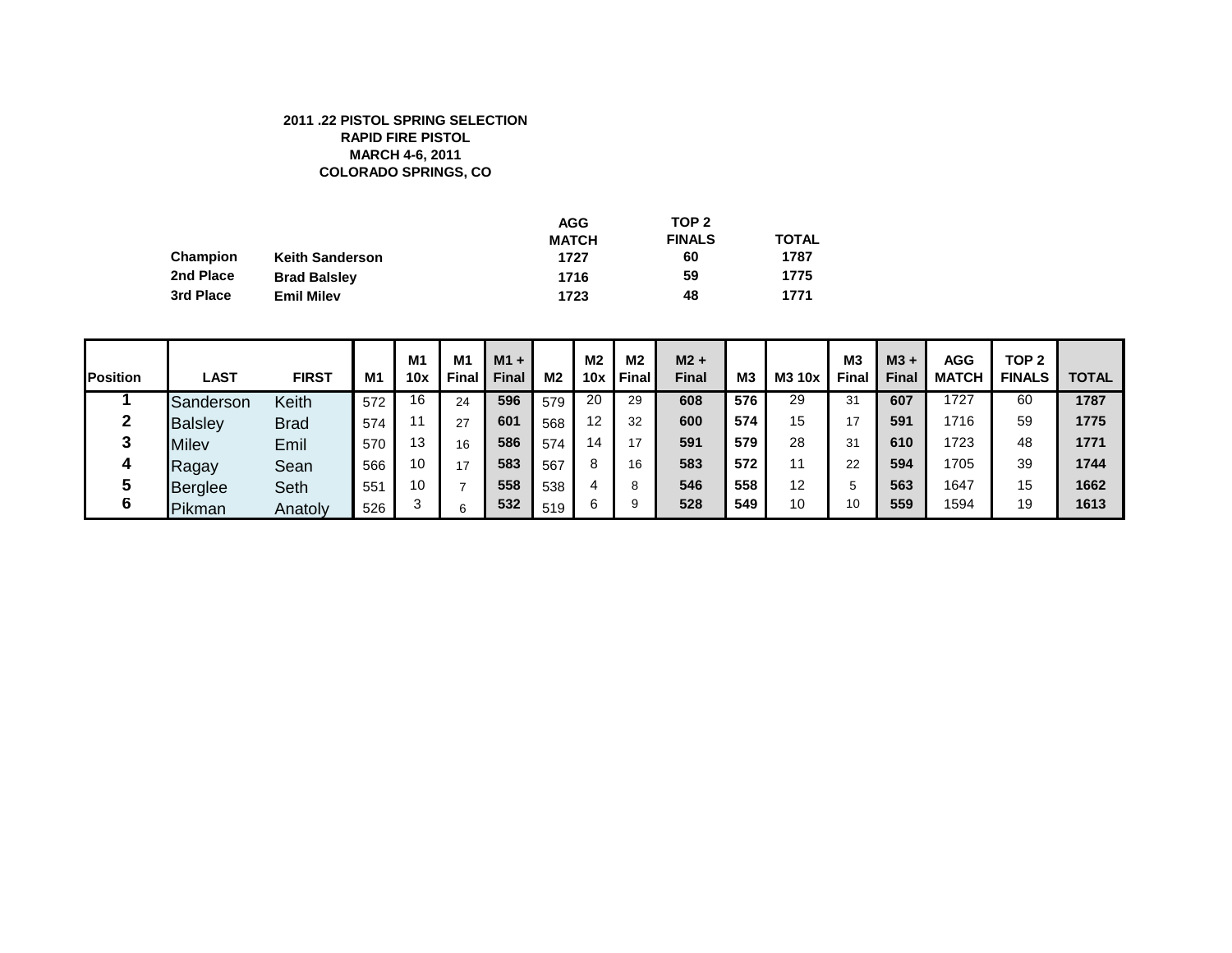**RAPID FIRE PISTOL FINAL - DAY 1**

| Name            | <b>Name</b>   |                 |         |                 |  |  | QUAL <sup>1</sup> 2 3 4 5 6 7 8 Day 1 Final TOTAL | DAY <sub>1</sub> |
|-----------------|---------------|-----------------|---------|-----------------|--|--|---------------------------------------------------|------------------|
| <b>Balsley</b>  | <b>I</b> Brad | 574             |         | 4 3 4 5 2 3 3 3 |  |  | 27                                                | 601              |
| Sanderson Keith |               | 572             |         | 4 1 3 4 4 3 4 1 |  |  | 24                                                | 596              |
| <b>Milev</b>    | <b>IEmil</b>  | 570             |         | 2 1 3 2 4 3 1   |  |  | 16                                                | 586              |
| Ragay           | Sean          | 566 1 3 5 3 3 2 |         |                 |  |  | 17                                                | 583              |
| Berglee         | <b>I</b> Seth | 551             |         | 3 2 0 1 1       |  |  | 7                                                 | 558              |
| Pikman          | Anatoly       | 526             | 1 2 1 2 |                 |  |  | 6                                                 | 532              |

#### **RAPID FIRE PISTOL FINAL - DAY 2**

| Name            | <b>Name</b>   |                   |                 |  |  |  | QUAL 1 2 3 4 5 6 7 8 Day 2 Final TOTAL | DAY <sub>2</sub> |
|-----------------|---------------|-------------------|-----------------|--|--|--|----------------------------------------|------------------|
| Sanderson Keith |               | 579               | 5 4 4 3 3 5 3 2 |  |  |  | 29                                     | 608              |
| <b>Milev</b>    | <b>IEmil</b>  | 574 1 3 1 2 4 2 4 |                 |  |  |  | 17                                     | 591              |
| <b>Balsley</b>  | <b>I</b> Brad | 568               | 54254354        |  |  |  | 32                                     | 600              |
| Ragay           | <b>Sean</b>   | 567               | 341242          |  |  |  | 16                                     | 583              |
| Berglee         | <b>Seth</b>   | 538               | 101421          |  |  |  | 8                                      | 546              |
| Pikman          | Anatoly       | 519               | 2 3 2 2         |  |  |  | 9                                      | 528              |

#### **RAPID FIRE PISTOL FINAL -DAY 3**

| Name            | <b>Name</b>   |                     |                 |  |  |  | QUAL <sup>1</sup> 2 3 4 5 6 7 8 Day 3 Final | DAY <sub>3</sub><br><b>TOTAL</b> |
|-----------------|---------------|---------------------|-----------------|--|--|--|---------------------------------------------|----------------------------------|
| Milev           | <b>IEmil</b>  | 579                 | 4 2 5 5 5 3 3 4 |  |  |  | 31                                          | 610                              |
| Sanderson Keith |               | 576 3 4 3 4 4 4 4 5 |                 |  |  |  | 31                                          | 607                              |
| <b>Balsley</b>  | <b>I</b> Brad | 574 3 3 2 5 3 1     |                 |  |  |  | 17                                          | 591                              |
| Ragay           | <b>I</b> Sean | 572 2 3 4 2 5 3 3   |                 |  |  |  | 22                                          | 594                              |
| Berglee         | <b>Seth</b>   | 558                 | 02021           |  |  |  | 5                                           | 563                              |
| Pikman          | Anatoly       | 549                 | 3 2 2 3         |  |  |  | 10                                          | 559                              |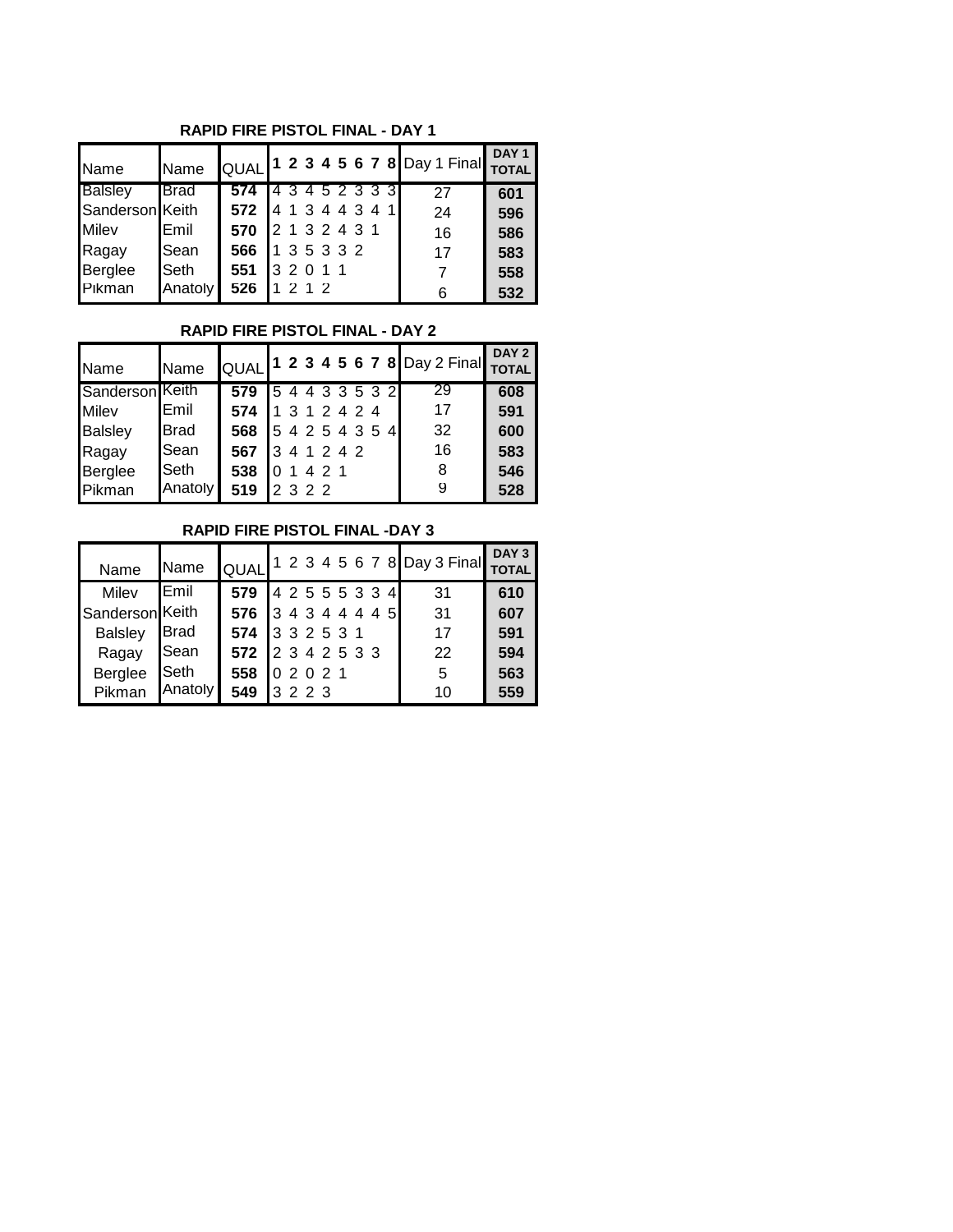#### **2011 .22 PISTOL SPRING SELECTION SPORT PISTOL MARCH 1-3, 2011 COLORADO SPRINGS, CO**

|                 |                     | <b>Aggregate Match Score</b> | Top 2 Finals TOTAL |        |
|-----------------|---------------------|------------------------------|--------------------|--------|
| <b>Champion</b> | Teresa Meyer        | 1702                         | 403.4              | 2105.4 |
| 2nd Place       | <b>Brenda Silva</b> | 1703                         | 390.7              | 2093.7 |
| 3rd Place       | Enkeleida Shehaj    | 1698                         | 388.9              | 2086.9 |

| <b>Position</b> | Juni <br>or | LAST           | <b>FIRST</b>  | M <sub>1</sub> | M <sub>1</sub><br>10x | M1 Final M1 | Total | M <sub>2</sub> | M2<br>10x        | : I M2 Final IM2 | Total | M <sub>3</sub> | M3<br>10 $xI$   | M3 Final M3 | Total | <b>AGG</b><br><b>MATCH</b> | 10 <sub>X</sub> | <b>AGG AGG Top</b><br>2 Finals | AGG<br>Total +<br>Top 2<br><b>Finals</b> |
|-----------------|-------------|----------------|---------------|----------------|-----------------------|-------------|-------|----------------|------------------|------------------|-------|----------------|-----------------|-------------|-------|----------------------------|-----------------|--------------------------------|------------------------------------------|
|                 |             | Meyer          | Teresa        | 569            | 13                    | 200.4       | 769.4 | 571            | 13               | 200.3            | 771.3 | 562            | 12              | 203.0       | 765.0 | 1702                       | 38              | 403.4                          | 2105.4                                   |
| 2               |             | Silva          | <b>Brenda</b> | 564            | 10                    | 194.5       | 758.5 | 574            | 15 <sup>15</sup> | 186.9            | 760.9 | 565            | 15              | 196.2       | 761.2 | 1703                       | 40              | 390.7                          | 2093.7                                   |
| 3               |             | Shehai         | Enkelejda     | 562            | 16                    | 194.5       | 756.5 | 565            | 10 <sup>°</sup>  | 193.9            | 758.9 | 571            | 13              | 194.4       | 765.4 | 1698                       | 39              | 388.9                          | 2086.9                                   |
| 4               |             | Borisova       | Vladimira     | 556            | 12                    | 193.9       | 749.9 | 552            | 8                | 196.3            | 748.3 | 562            | 11              | 189.0       | 751.0 | 1670                       | 31              | 390.2                          | 2060.2                                   |
| 5               |             | lMelamed       | Nora          | 562            | 11                    | 187.7       | 749.7 | 539            | 5                | 190.6            | 729.6 | 565            | 6               | 198.1       | 763.1 | 1666                       | 22              | 388.7                          | 2054.7                                   |
| 6               |             | Callahan       | Elizabeth     | 545            | 8                     | 194.9       | 739.9 | 552            | 9                | 192.4            | 744.4 | 562            | 10 <sup>°</sup> | 194.1       | 756.1 | 1659                       | 27              | 389.0                          | 2048.0                                   |
|                 | J2          | Shi            | Starlin       | 540            | 3                     | 192.1       | 732.1 | 549            | 6                | 199.0            | 748.0 | 561            | 12 <sup>°</sup> | 191.9       | 752.9 | 1650                       | 21              | 391.1                          | 2041.1                                   |
| 8               |             | <b>IL</b> ewis | Hannah        | 552            |                       | 195.8       | 747.8 | 524            | 4                |                  | 524.0 | 552            | 13              | 194.7       | 746.7 | 1628                       | 24              | 390.5                          | 2018.5                                   |
| 9               | J3          | Kananen        | Kathryn       | 536            |                       |             | 536.0 | 548            | 12 <sup>2</sup>  | 185.5            | 733.5 | 543            | 9               |             | 543.0 | 1627                       | 28              | 185.5                          | 1812.5                                   |
| 10              |             | Varadi         | Kathleen      | 507            | 5                     |             | 507.0 | 490            |                  |                  | 490.0 | 498            | 5               |             | 498.0 | 1495                       | 11              |                                | 1495.0                                   |